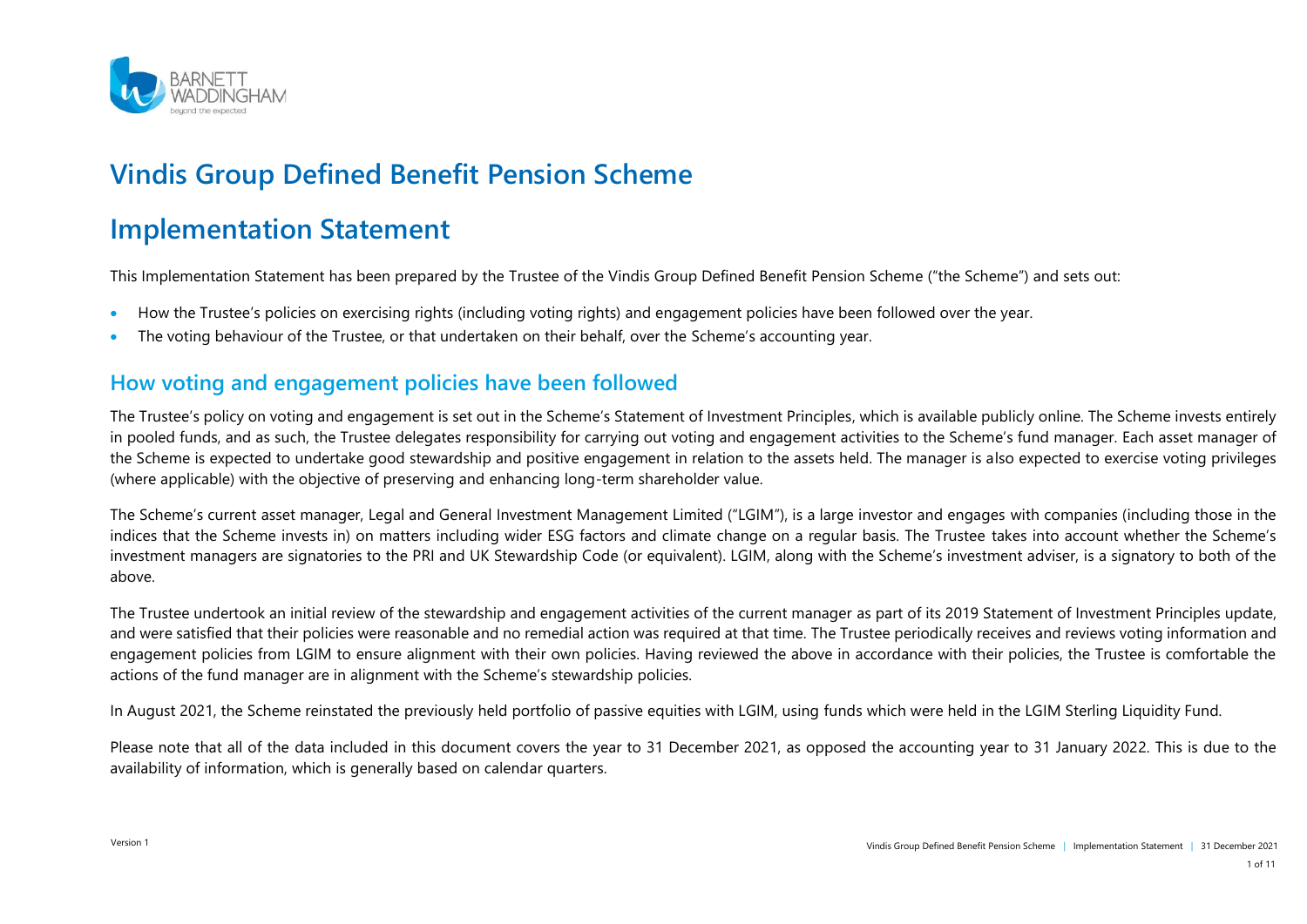### **Voting Data**

Voting only applies to equity holdings. As a result, this section only relates to the LGIM passive equity funds, as well as the LGIM Dynamic Diversified Fund (which holds equities amongst other asset classes). The table below provides a summary of the voting activity undertaken by LGIM over the year to 31 December 2021, together with information on any key voting priorities and information on the use of proxy voting advisors by the manager. The pooled equity funds held with LGIM were invested in the latter half of 2021, however the voting data provided for all the LGIM funds held is for the full calendar year as this was the information available.

| <b>Manager</b>                                                                                                                                                  |                                                                                                                                                                                     |                                                            |                                      | <b>LGIM</b>                 |                                                                                                                          |                         |                                                |
|-----------------------------------------------------------------------------------------------------------------------------------------------------------------|-------------------------------------------------------------------------------------------------------------------------------------------------------------------------------------|------------------------------------------------------------|--------------------------------------|-----------------------------|--------------------------------------------------------------------------------------------------------------------------|-------------------------|------------------------------------------------|
| <b>Fund name</b><br>For funds marked with an asterisk (*), the Scheme<br>invests/invested in both GBP currency hedged and<br>non-currency hedged share classes. | Dynamic<br>Diversified Fund                                                                                                                                                         | Asia Pacific (ex<br>Japan) Developed<br>Equity Index Fund* | Europe (ex UK)<br>Equity Index Fund* | Japan Equity Index<br>Fund* | North America<br>Equity Index Fund*                                                                                      | UK Equity Index<br>Fund | World Emerging<br>Markets Equity<br>Index Fund |
| <b>Structure</b>                                                                                                                                                |                                                                                                                                                                                     |                                                            |                                      | Pooled                      |                                                                                                                          |                         |                                                |
| Ability to influence voting behaviour of<br>manager                                                                                                             |                                                                                                                                                                                     |                                                            |                                      |                             | The pooled fund structure means that there is limited scope for the Trustee to influence the manager's voting behaviour. |                         |                                                |
| Number of company meetings the<br>manager was eligible to vote at over the<br>year                                                                              | 5,834                                                                                                                                                                               | 329                                                        | 463                                  | 442                         | 638                                                                                                                      | 707                     | 3.627                                          |
| Number of resolutions the manager was<br>eligible to vote on over the year                                                                                      | 59,616                                                                                                                                                                              | 2,308                                                      | 7,665                                | 5,306                       | 7,846                                                                                                                    | 9,923                   | 31,303                                         |
| Percentage of resolutions the manager<br>voted on                                                                                                               | 99.81%                                                                                                                                                                              | 100.00%                                                    | 99.97%                               | 100.00%                     | 99.73%                                                                                                                   | 100.00%                 | 99.79%                                         |
| Percentage of resolutions the manager<br>abstained from, as a percentage of the<br>total number of resolutions voted on                                         | 0.88%                                                                                                                                                                               | 0.30%                                                      | 0.37%                                | 0.00%                       | 0.06%                                                                                                                    | 0.00%                   | 1.90%                                          |
| Percentage of resolutions voted with<br>management, as a percentage of the<br>total number of resolutions voted on                                              | 80.83%                                                                                                                                                                              | 72.36%                                                     | 82.19%                               | 86.26%                      | 70.95%                                                                                                                   | 92.77%                  | 81.82%                                         |
| Percentage of resolutions voted against<br>management, as a percentage of the<br>total number of resolutions voted on                                           | 18.29%                                                                                                                                                                              | 27.34%                                                     | 17.45%                               | 13.74%                      | 28.98%                                                                                                                   | 7.23%                   | 16.29%                                         |
| Use of proxy voting adviser                                                                                                                                     | LGIM vote by proxy using the Institutional Shareholder Services (ISS) "ProxyExchange" electronic voting platform. All strategic decisions are made by the<br>internal team at LGIM. |                                                            |                                      |                             |                                                                                                                          |                         |                                                |
| Percentage of resolutions voted<br>contrary to the recommendation of the<br>proxy advisor<br>places note data may not add to 100% due to rounding               | 10.84%                                                                                                                                                                              | 15.90%                                                     | 8.10%                                | 11.01%                      | 22.91%                                                                                                                   | 5.51%                   | 6.24%                                          |

*Please note data may not add to 100% due to rounding.*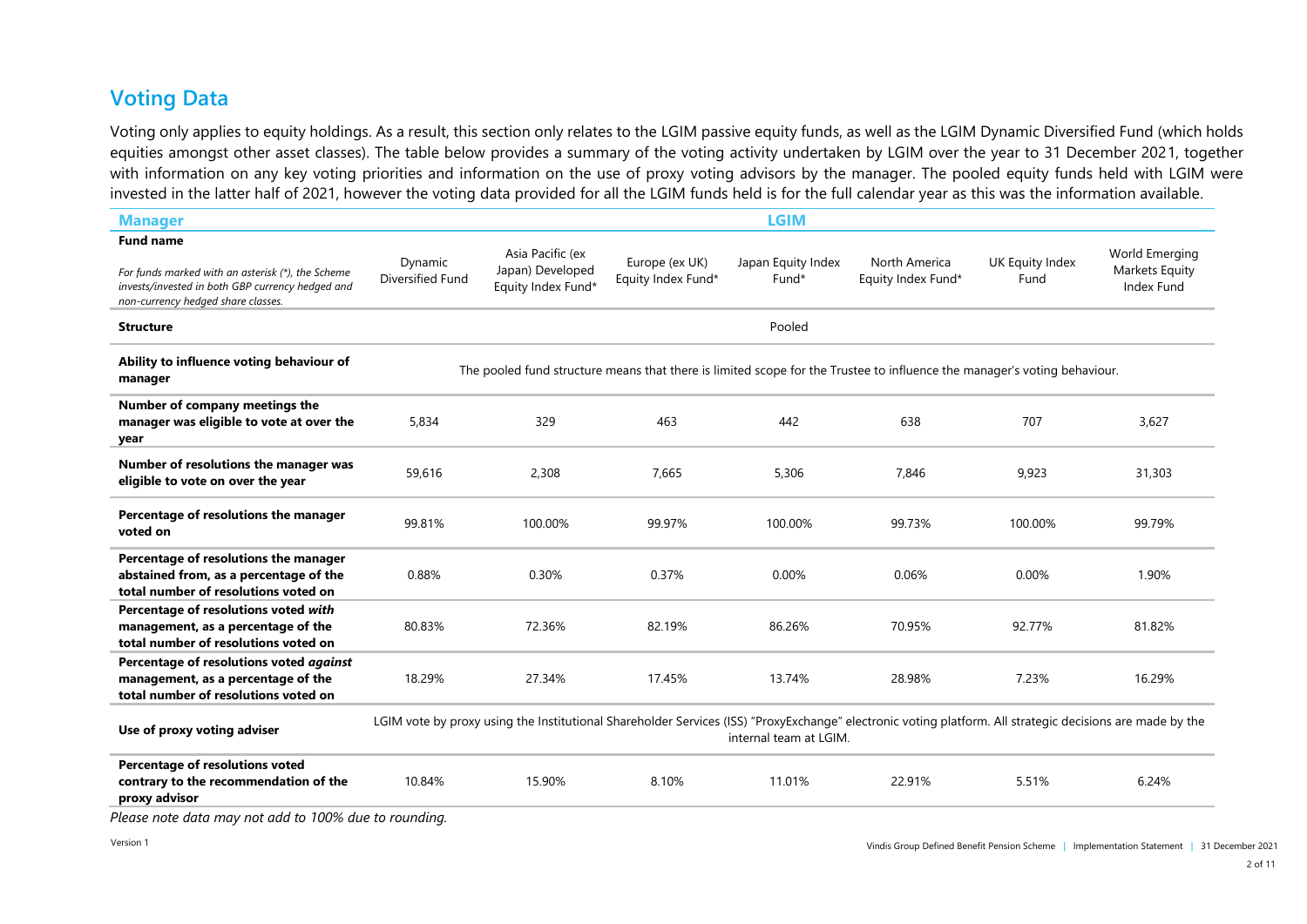#### **Significant votes**

The Trustee has delegated to the investment manager, LGIM, to define what a "significant vote" is, and the rationale is in the table below. A summary of examples of the data provided by LGIM is set out below. We have included the significant votes with the three largest holdings for concise reporting. All information has therefore been provided by LGIM and represents the views of the investment manager.

#### **LGIM, Dynamic Diversified Fund**

|                                                                                                                      | Vote 1                                                                                                                                                                                                                                                                                                                                                                                                                                                                                                                                                                                                                                                                                                                                                                                                                                   | Vote 2                                                                                                                        | Vote 3                                                                                                                                                                                                                                                                                                                                                                                                                                                                                                                                                                                                                                                                                                                              |
|----------------------------------------------------------------------------------------------------------------------|------------------------------------------------------------------------------------------------------------------------------------------------------------------------------------------------------------------------------------------------------------------------------------------------------------------------------------------------------------------------------------------------------------------------------------------------------------------------------------------------------------------------------------------------------------------------------------------------------------------------------------------------------------------------------------------------------------------------------------------------------------------------------------------------------------------------------------------|-------------------------------------------------------------------------------------------------------------------------------|-------------------------------------------------------------------------------------------------------------------------------------------------------------------------------------------------------------------------------------------------------------------------------------------------------------------------------------------------------------------------------------------------------------------------------------------------------------------------------------------------------------------------------------------------------------------------------------------------------------------------------------------------------------------------------------------------------------------------------------|
| <b>Company name</b>                                                                                                  | <b>Barrick Gold Corporation</b>                                                                                                                                                                                                                                                                                                                                                                                                                                                                                                                                                                                                                                                                                                                                                                                                          | Wheaton Precious Metals Corp.                                                                                                 | Duke Energy Corporation                                                                                                                                                                                                                                                                                                                                                                                                                                                                                                                                                                                                                                                                                                             |
| Date of vote                                                                                                         | 04 May 2021                                                                                                                                                                                                                                                                                                                                                                                                                                                                                                                                                                                                                                                                                                                                                                                                                              | 14 May 2021                                                                                                                   | 06 May 2021                                                                                                                                                                                                                                                                                                                                                                                                                                                                                                                                                                                                                                                                                                                         |
| Approximate size of fund's holding as at<br>the date of the vote (as % of portfolio)                                 | 0.34%                                                                                                                                                                                                                                                                                                                                                                                                                                                                                                                                                                                                                                                                                                                                                                                                                                    | 0.26%                                                                                                                         | 0.21%                                                                                                                                                                                                                                                                                                                                                                                                                                                                                                                                                                                                                                                                                                                               |
| <b>Summary of the resolution</b>                                                                                     | Resolution 1.2 Elect Director Gustavo A. Cisneros                                                                                                                                                                                                                                                                                                                                                                                                                                                                                                                                                                                                                                                                                                                                                                                        | Resolution a1 Elect Director George L. Brack                                                                                  | Resolution 1.1 Elect Director Michael G. Browning                                                                                                                                                                                                                                                                                                                                                                                                                                                                                                                                                                                                                                                                                   |
| How the manager voted                                                                                                | Withhold                                                                                                                                                                                                                                                                                                                                                                                                                                                                                                                                                                                                                                                                                                                                                                                                                                 | Withhold                                                                                                                      | Withhold                                                                                                                                                                                                                                                                                                                                                                                                                                                                                                                                                                                                                                                                                                                            |
| If the vote was against management, did<br>the manager communicate their intent to<br>the company ahead of the vote? |                                                                                                                                                                                                                                                                                                                                                                                                                                                                                                                                                                                                                                                                                                                                                                                                                                          | their investee companies in the three weeks prior to an AGM as their engagement is not limited to shareholder meeting topics. | LGIM publicly communicates its vote instructions on its website with the rationale for all votes against management. It is LGIM's policy not to engage with                                                                                                                                                                                                                                                                                                                                                                                                                                                                                                                                                                         |
| Rationale for the voting decision                                                                                    | LGIM views gender diversity as a financially material issue for their clients, with implications for the<br>assets LGIM manage on their behalf. For 10 years, LGIM have been using their position to engage<br>with companies on this issue. As part of LGIM's efforts to influence their investee companies on<br>having greater gender balance, in 2020, LGIM increased its expectations on gender diversity on the<br>board by placing a vote against the largest 100 companies in the S&P500 and the S&P/TSX where<br>there is less than 25% women on the board. In 2021, LGIM expanded the scope of thier vote policy to<br>include all companies in the S&P 500 and the S&P/TSX. LGIM's expectation is for all companies in<br>this market to reach a minimum of 30% women on the board and at senior management level by<br>2023. |                                                                                                                               | LGIM has a longstanding policy advocating for the<br>separation of the roles of CEO and board chair.<br>These two roles are substantially different,<br>requiring distinct skills and experiences. Since 2015<br>LGIM have supported shareholder proposals<br>seeking the appointment of independent board<br>chairs, and since 2020 LGIM are voting against all<br>combined board chair/CEO roles. Furthermore,<br>LGIM have published a quide for boards on the<br>separation of the roles of chair and CEO (available<br>on LGIM's website), and LGIM have reinforced their<br>position on leadership structures across their<br>stewardship activities - e.g. via individual corporate<br>engagements and director conferences. |
| <b>Outcome of the vote</b>                                                                                           | 93.0% of shareholders supported the resolution.                                                                                                                                                                                                                                                                                                                                                                                                                                                                                                                                                                                                                                                                                                                                                                                          | 87.6% of shareholders supported the resolution.                                                                               | 88.1% of shareholders supported the resolution.                                                                                                                                                                                                                                                                                                                                                                                                                                                                                                                                                                                                                                                                                     |
| Implications of the outcome                                                                                          |                                                                                                                                                                                                                                                                                                                                                                                                                                                                                                                                                                                                                                                                                                                                                                                                                                          |                                                                                                                               | LGIM will continue to engage with their investee companies, publicly advocate their position on this issue and monitor company and market-level progress.                                                                                                                                                                                                                                                                                                                                                                                                                                                                                                                                                                           |
| Criteria on which the vote is considered<br>"significant"                                                            | LGIM views gender diversity as a financially material issue for their clients, with implications for the<br>assets LGIM manage on their behalf.                                                                                                                                                                                                                                                                                                                                                                                                                                                                                                                                                                                                                                                                                          |                                                                                                                               | LGIM considers this vote to be significant as it is in<br>application of an escalation of their vote policy on<br>the topic of the combination of the board chair<br>and CEO (escalation of engagement by vote).                                                                                                                                                                                                                                                                                                                                                                                                                                                                                                                    |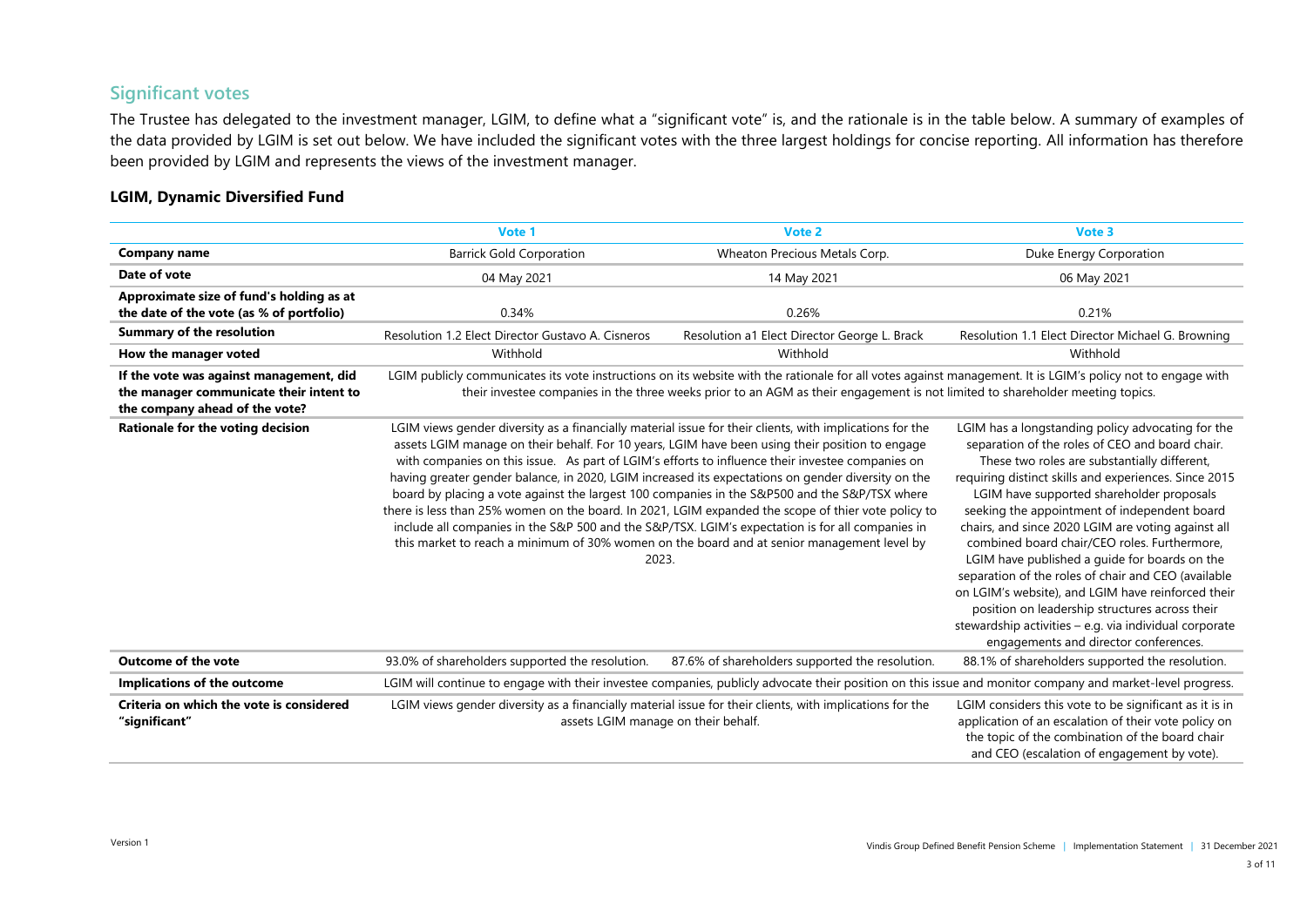#### **LGIM, Asia Pacific (ex Japan) Developed Equity Index Fund**

|                                                                                                                      | Vote 1                                                                                                                                                                                                                                                                                                                                                                                                                                                                                                                                                                                                                                                                                                   | Vote 2                                                                                                                                                                                                                                                                                       | Vote 3                                                    |
|----------------------------------------------------------------------------------------------------------------------|----------------------------------------------------------------------------------------------------------------------------------------------------------------------------------------------------------------------------------------------------------------------------------------------------------------------------------------------------------------------------------------------------------------------------------------------------------------------------------------------------------------------------------------------------------------------------------------------------------------------------------------------------------------------------------------------------------|----------------------------------------------------------------------------------------------------------------------------------------------------------------------------------------------------------------------------------------------------------------------------------------------|-----------------------------------------------------------|
| <b>Company name</b>                                                                                                  | Sands China Ltd.                                                                                                                                                                                                                                                                                                                                                                                                                                                                                                                                                                                                                                                                                         | Wilmar International Limited                                                                                                                                                                                                                                                                 | <b>WH Group Limited</b>                                   |
| Date of vote                                                                                                         | 21 May 2021                                                                                                                                                                                                                                                                                                                                                                                                                                                                                                                                                                                                                                                                                              | 15 April 2021                                                                                                                                                                                                                                                                                | 01 June 2021                                              |
| Approximate size of fund's holding as at<br>the date of the vote (as % of portfolio)                                 | 0.33%                                                                                                                                                                                                                                                                                                                                                                                                                                                                                                                                                                                                                                                                                                    | 0.26%                                                                                                                                                                                                                                                                                        | 0.21%                                                     |
| <b>Summary of the resolution</b>                                                                                     | Resolution 2a Elect Robert Glen Goldstein as<br>Director                                                                                                                                                                                                                                                                                                                                                                                                                                                                                                                                                                                                                                                 | Resolution 5 Elect Kuok Khoon Hong as Director                                                                                                                                                                                                                                               | Resolution 2a Elect Wan Long as Director                  |
| How the manager voted                                                                                                | LGIM voted against the resolution (against<br>management)                                                                                                                                                                                                                                                                                                                                                                                                                                                                                                                                                                                                                                                | LGIM voted against the resolution (against<br>management)                                                                                                                                                                                                                                    | LGIM voted against the resolution (against<br>management) |
| If the vote was against management, did<br>the manager communicate their intent to<br>the company ahead of the vote? |                                                                                                                                                                                                                                                                                                                                                                                                                                                                                                                                                                                                                                                                                                          | LGIM publicly communicates its vote instructions on its website with the rationale for all votes against management. It is LGIM's policy not to engage with<br>their investee companies in the three weeks prior to an AGM as their engagement is not limited to shareholder meeting topics. |                                                           |
| Rationale for the voting decision                                                                                    | LGIM has a longstanding policy advocating for the separation of the roles of CEO and board chair. These two roles are substantially different, requiring<br>distinct skills and experiences. Since 2015 LGIM have supported shareholder proposals seeking the appointment of independent board chairs, and since<br>2020 LGIM are voting against all combined board chair/CEO roles. Furthermore, LGIM have published a guide for boards on the separation of the roles of<br>chair and CEO (available on LGIM's website), and LGIM have reinforced their position on leadership structures across their stewardship activities - e.g. via<br>individual corporate engagements and director conferences. |                                                                                                                                                                                                                                                                                              |                                                           |
| <b>Outcome of the vote</b>                                                                                           | 94.7% of shareholders supported the resolution.                                                                                                                                                                                                                                                                                                                                                                                                                                                                                                                                                                                                                                                          | 94.2% of shareholders supported the resolution.                                                                                                                                                                                                                                              | 75.2% of shareholders supported the resolution.           |
| Implications of the outcome                                                                                          |                                                                                                                                                                                                                                                                                                                                                                                                                                                                                                                                                                                                                                                                                                          | LGIM will continue to engage with their investee companies, publicly advocate their position on this issue and monitor company and market-level progress.                                                                                                                                    |                                                           |
| Criteria on which the vote is considered<br>"significant"                                                            |                                                                                                                                                                                                                                                                                                                                                                                                                                                                                                                                                                                                                                                                                                          | LGIM considers this vote to be significant as it is in application of an escalation of their vote policy on the topic of the combination of the board chair and<br>CEO (escalation of engagement by vote).                                                                                   |                                                           |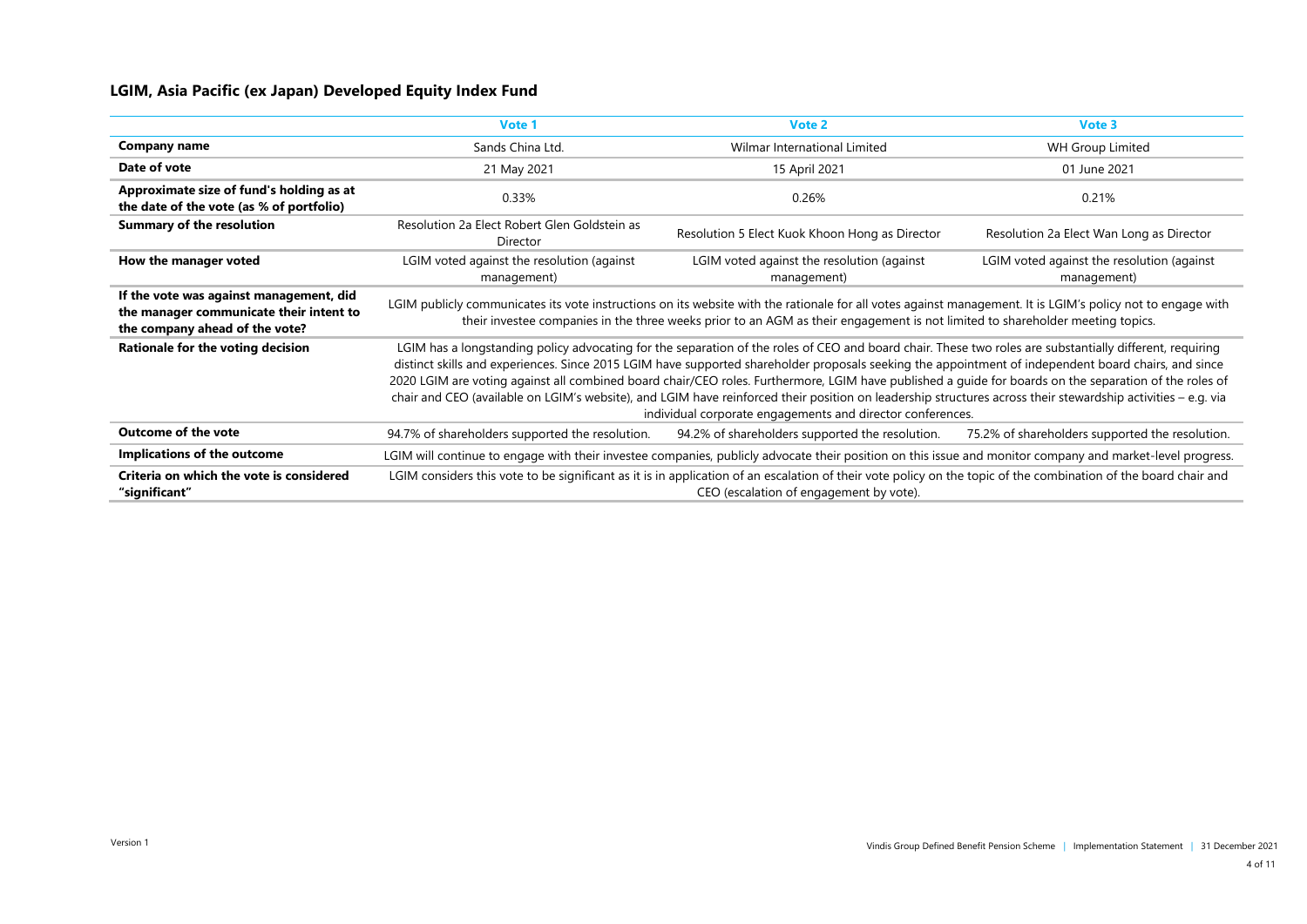#### **LGIM, Europe (ex UK) Equity Index Fund**

|                                                                                                                      | Vote 1                                                                                                                                                                                                                                                                                                                                                                                                                                                                                                                                                                                                                                                                                                            | Vote 2                                                                                                                        | Vote 3                                                                                                                                                                                                                                                                                                                                                                                                                                                                                                                                     |
|----------------------------------------------------------------------------------------------------------------------|-------------------------------------------------------------------------------------------------------------------------------------------------------------------------------------------------------------------------------------------------------------------------------------------------------------------------------------------------------------------------------------------------------------------------------------------------------------------------------------------------------------------------------------------------------------------------------------------------------------------------------------------------------------------------------------------------------------------|-------------------------------------------------------------------------------------------------------------------------------|--------------------------------------------------------------------------------------------------------------------------------------------------------------------------------------------------------------------------------------------------------------------------------------------------------------------------------------------------------------------------------------------------------------------------------------------------------------------------------------------------------------------------------------------|
| <b>Company name</b>                                                                                                  | <b>Total SE</b>                                                                                                                                                                                                                                                                                                                                                                                                                                                                                                                                                                                                                                                                                                   | Kering SA                                                                                                                     | Atlas Copco AB                                                                                                                                                                                                                                                                                                                                                                                                                                                                                                                             |
| Date of vote                                                                                                         | 28 May 2021                                                                                                                                                                                                                                                                                                                                                                                                                                                                                                                                                                                                                                                                                                       | 22 April 2021                                                                                                                 | 27 April 2021                                                                                                                                                                                                                                                                                                                                                                                                                                                                                                                              |
| Approximate size of fund's holding as at<br>the date of the vote (as % of portfolio)                                 | 1.25%                                                                                                                                                                                                                                                                                                                                                                                                                                                                                                                                                                                                                                                                                                             | 0.63%                                                                                                                         | 0.48%                                                                                                                                                                                                                                                                                                                                                                                                                                                                                                                                      |
| <b>Summary of the resolution</b>                                                                                     | Resolution 6 Re-elect Patrick Pouyanne as<br>Director                                                                                                                                                                                                                                                                                                                                                                                                                                                                                                                                                                                                                                                             | Resolution 4 Re-elect Francois-Henri Pinault as<br>Director                                                                   | Resolution 9.b. Re-elect Hans Straberg as Board<br>Chairman                                                                                                                                                                                                                                                                                                                                                                                                                                                                                |
| How the manager voted                                                                                                | LGIM voted against the resolution (against<br>management)                                                                                                                                                                                                                                                                                                                                                                                                                                                                                                                                                                                                                                                         | LGIM voted against the resolution (against<br>management)                                                                     | Against                                                                                                                                                                                                                                                                                                                                                                                                                                                                                                                                    |
| If the vote was against management, did<br>the manager communicate their intent to<br>the company ahead of the vote? |                                                                                                                                                                                                                                                                                                                                                                                                                                                                                                                                                                                                                                                                                                                   | their investee companies in the three weeks prior to an AGM as their engagement is not limited to shareholder meeting topics. | LGIM publicly communicates its vote instructions on its website with the rationale for all votes against management. It is LGIM's policy not to engage with                                                                                                                                                                                                                                                                                                                                                                                |
| Rationale for the voting decision                                                                                    | LGIM has a longstanding policy advocating for the separation of the roles of CEO and board<br>chair. These two roles are substantially different, requiring distinct skills and experiences. Since<br>2015 LGIM have supported shareholder proposals seeking the appointment of independent<br>board chairs, and since 2020 LGIM are voting against all combined board chair/CEO roles.<br>Furthermore, LGIM have published a guide for boards on the separation of the roles of chair and<br>CEO (available on LGIM's website), and LGIM have reinforced their position on leadership<br>structures across their stewardship activities - e.g. via individual corporate engagements and<br>director conferences. |                                                                                                                               | LGIM views gender diversity as a financially material<br>issue for their clients, with implications for the assets<br>LGIM manage on their behalf. For 10 years, LGIM have<br>been using their position to engage with companies<br>on this issue. As part of LGIM's efforts to influence<br>their investee companies on having greater gender<br>balance, LGIM expect companies in well-governed<br>markets to have at least 30% women on their boards.<br>For further details, please refer to LGIM's vote policies<br>on their website. |
| <b>Outcome of the vote</b>                                                                                           | 77.4% of shareholders supported the<br>resolution.                                                                                                                                                                                                                                                                                                                                                                                                                                                                                                                                                                                                                                                                | 93.7% of shareholders supported the<br>resolution.                                                                            | Data not provided                                                                                                                                                                                                                                                                                                                                                                                                                                                                                                                          |
| Implications of the outcome                                                                                          |                                                                                                                                                                                                                                                                                                                                                                                                                                                                                                                                                                                                                                                                                                                   |                                                                                                                               | LGIM will continue to engage with their investee companies, publicly advocate their position on this issue and monitor company and market-level progress.                                                                                                                                                                                                                                                                                                                                                                                  |
| Criteria on which the vote is considered<br>"significant"                                                            | LGIM considers this vote to be significant as it is in application of an escalation of their vote<br>policy on the topic of the combination of the board chair and CEO (escalation of engagement by<br>vote).                                                                                                                                                                                                                                                                                                                                                                                                                                                                                                     |                                                                                                                               | LGIM views gender diversity as a financially material<br>issue for their clients, with implications for the assets<br>LGIM manage on their behalf.                                                                                                                                                                                                                                                                                                                                                                                         |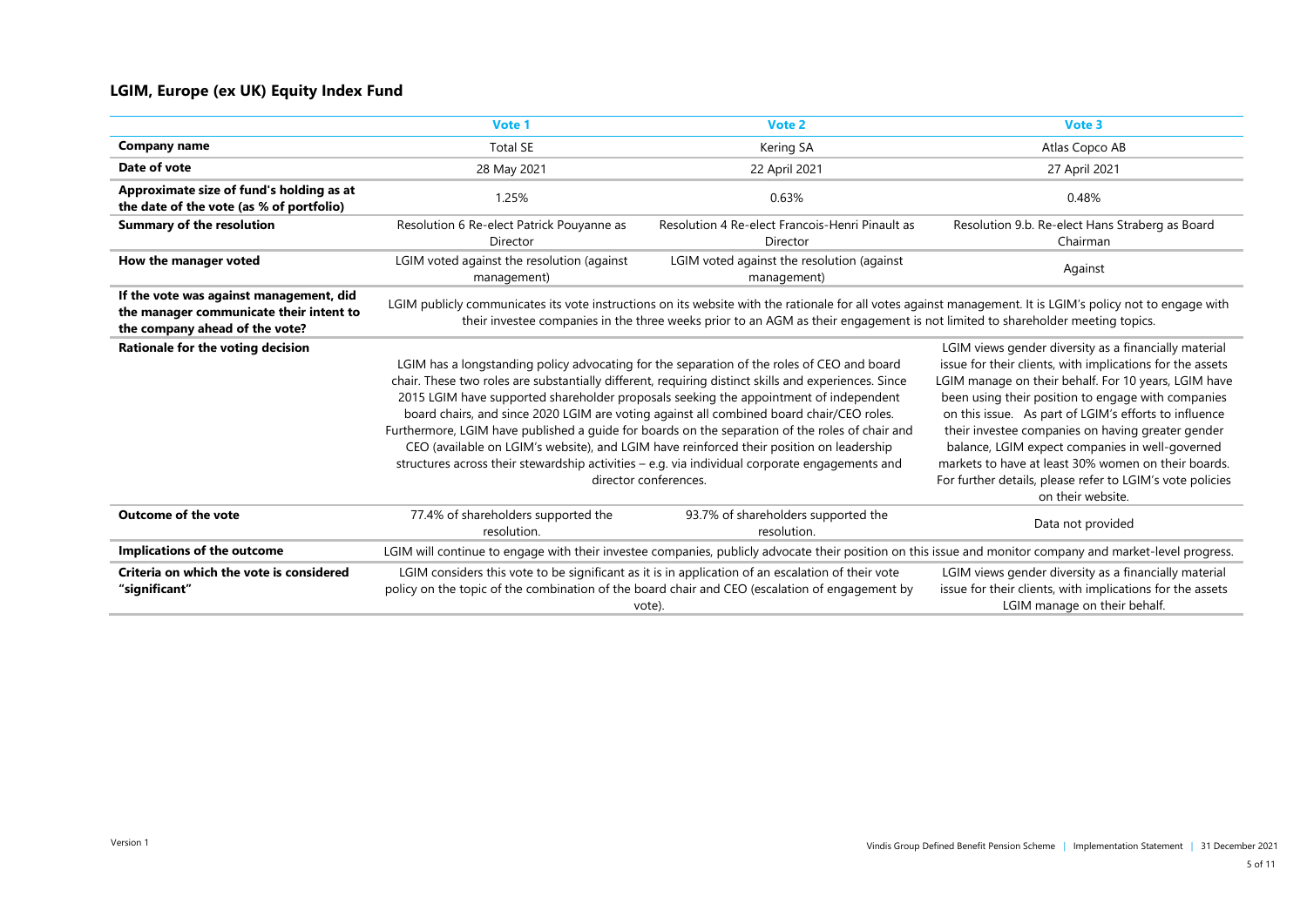#### **LGIM, Japan Equity Index Fund**

|                                                                                                                      | Vote 1                                                                                                                                                                                                                                                                                                                                                                                                                                                       | Vote 2                                                                                                                                                                                                                                                                                                                                                                                                                                                                                                                                                                                                                                                                                                                                                                                               | Vote 3                                                                                                                                                                                                                                                                                                                                                                                                                                                                                                                                                                                                                                                                                                                                                                                                    |
|----------------------------------------------------------------------------------------------------------------------|--------------------------------------------------------------------------------------------------------------------------------------------------------------------------------------------------------------------------------------------------------------------------------------------------------------------------------------------------------------------------------------------------------------------------------------------------------------|------------------------------------------------------------------------------------------------------------------------------------------------------------------------------------------------------------------------------------------------------------------------------------------------------------------------------------------------------------------------------------------------------------------------------------------------------------------------------------------------------------------------------------------------------------------------------------------------------------------------------------------------------------------------------------------------------------------------------------------------------------------------------------------------------|-----------------------------------------------------------------------------------------------------------------------------------------------------------------------------------------------------------------------------------------------------------------------------------------------------------------------------------------------------------------------------------------------------------------------------------------------------------------------------------------------------------------------------------------------------------------------------------------------------------------------------------------------------------------------------------------------------------------------------------------------------------------------------------------------------------|
| <b>Company name</b>                                                                                                  | Mitsubishi UFJ Financial Group, Inc.                                                                                                                                                                                                                                                                                                                                                                                                                         | Shin-Etsu Chemical Co., Ltd.                                                                                                                                                                                                                                                                                                                                                                                                                                                                                                                                                                                                                                                                                                                                                                         | Recruit Holdings Co., Ltd.                                                                                                                                                                                                                                                                                                                                                                                                                                                                                                                                                                                                                                                                                                                                                                                |
| Date of vote                                                                                                         | 29 June 2021<br>29 June 2021                                                                                                                                                                                                                                                                                                                                                                                                                                 |                                                                                                                                                                                                                                                                                                                                                                                                                                                                                                                                                                                                                                                                                                                                                                                                      | 17 June 2021                                                                                                                                                                                                                                                                                                                                                                                                                                                                                                                                                                                                                                                                                                                                                                                              |
| Approximate size of fund's holding as at<br>the date of the vote (as % of portfolio)                                 | 1.57%                                                                                                                                                                                                                                                                                                                                                                                                                                                        | 1.52%                                                                                                                                                                                                                                                                                                                                                                                                                                                                                                                                                                                                                                                                                                                                                                                                | 1.52%                                                                                                                                                                                                                                                                                                                                                                                                                                                                                                                                                                                                                                                                                                                                                                                                     |
| <b>Summary of the resolution</b>                                                                                     | Resolution 3 Amend Articles to Disclose Plan<br>Outlining Company's Business Strategy to Align<br>Investments with Goals of Paris Agreement                                                                                                                                                                                                                                                                                                                  | Resolution 3.1 Elect Director Saito, Yasuhiko                                                                                                                                                                                                                                                                                                                                                                                                                                                                                                                                                                                                                                                                                                                                                        | Resolution 5 Amend Articles to Allow Virtual Only<br>Shareholder Meetings                                                                                                                                                                                                                                                                                                                                                                                                                                                                                                                                                                                                                                                                                                                                 |
| How the manager voted                                                                                                | For                                                                                                                                                                                                                                                                                                                                                                                                                                                          | LGIM voted against the resolution (against<br>management)                                                                                                                                                                                                                                                                                                                                                                                                                                                                                                                                                                                                                                                                                                                                            | Against                                                                                                                                                                                                                                                                                                                                                                                                                                                                                                                                                                                                                                                                                                                                                                                                   |
| If the vote was against management, did<br>the manager communicate their intent to<br>the company ahead of the vote? |                                                                                                                                                                                                                                                                                                                                                                                                                                                              | LGIM publicly communicates its vote instructions on its website with the rationale for all votes against management. It is LGIM's policy not to engage with<br>their investee companies in the three weeks prior to an AGM as their engagement is not limited to shareholder meeting topics.                                                                                                                                                                                                                                                                                                                                                                                                                                                                                                         |                                                                                                                                                                                                                                                                                                                                                                                                                                                                                                                                                                                                                                                                                                                                                                                                           |
| Rationale for the voting decision                                                                                    | Climate change: A vote in favour of this<br>shareholder proposal is warranted as LGIM<br>expects companies to be taking sufficient action<br>on the key issue of climate change. While LGIM<br>positively note the company's recent<br>announcements around net-zero targets and<br>exclusion policies, LGIM think that these<br>commitments could be further strengthened and<br>LGIM believe the shareholder proposal provides a<br>good directional push. | LGIM views gender diversity as a financially<br>material issue for their clients, with implications<br>for the assets LGIM manage on their behalf. For<br>10 years, LGIM have been using their position to<br>engage with companies on this issue. As part of<br>LGIM's efforts to influence their investee<br>companies on having greater gender balance and<br>following a campaign on gender diversity in<br>Japan in 2019, LGIM decided to escalate their<br>voting policy. In 2020, LGIM announced LGIM<br>would be voting against all companies in the<br>large-cap TOPIX 100 index that do not have at<br>least one woman on their board. In 2021, LGIM<br>expanded the scope of their policy to vote<br>against TOPIX Mid 400 companies that do not<br>have at least one woman on the board. | LGIM felt a vote against this proposal was<br>warranted by LGIM because:- Japanese<br>companies are able to hold virtual meetings<br>using temporary regulatory relief (without<br>amending articles) for two years, but the passage<br>of this proposal would authorize the company to<br>hold virtual meetings permanently, without<br>further need to consult shareholders, even after<br>the current health crisis is resolved.- The<br>proposed language failed to specify situations<br>under which virtual meetings will be held, raising<br>concerns that meaningful exchange between the<br>company and shareholders could be hindered,<br>especially in controversial situations such as when<br>shareholder proposals are submitted, a proxy<br>fight is waged, or a corporate scandal occurs. |
| <b>Outcome of the vote</b>                                                                                           | 22.7% of shareholders supported the resolution.                                                                                                                                                                                                                                                                                                                                                                                                              | 90.7% of shareholders supported the resolution.                                                                                                                                                                                                                                                                                                                                                                                                                                                                                                                                                                                                                                                                                                                                                      | 83.8% of shareholders supported the resolution.                                                                                                                                                                                                                                                                                                                                                                                                                                                                                                                                                                                                                                                                                                                                                           |
| Implications of the outcome                                                                                          | LGIM will continue to engage on this important<br>ESG issue.                                                                                                                                                                                                                                                                                                                                                                                                 | LGIM will continue to engage with their investee<br>companies, publicly advocate their position on<br>this issue and monitor company and market-level<br>progress.                                                                                                                                                                                                                                                                                                                                                                                                                                                                                                                                                                                                                                   | LGIM will continue to engage on this important<br>ESG issue.                                                                                                                                                                                                                                                                                                                                                                                                                                                                                                                                                                                                                                                                                                                                              |
| Criteria on which the vote is considered<br>"significant"                                                            | LGIM views climate change as a financially<br>material issue for their clients, with implications<br>for the assets LGIM manage on their behalf. This<br>was also a high profile proposal in Japan, where<br>climate-related shareholder proposals are still<br>rare.                                                                                                                                                                                        | LGIM views gender diversity as a financially<br>material issue for their clients, with implications<br>for the assets LGIM manage on their behalf.                                                                                                                                                                                                                                                                                                                                                                                                                                                                                                                                                                                                                                                   | This was a high profile vote where the company<br>proposed a change in articles to allow virtual-<br>only AGMs beyond the temporary regulatory<br>relief effective for 2 years from June 2021.                                                                                                                                                                                                                                                                                                                                                                                                                                                                                                                                                                                                            |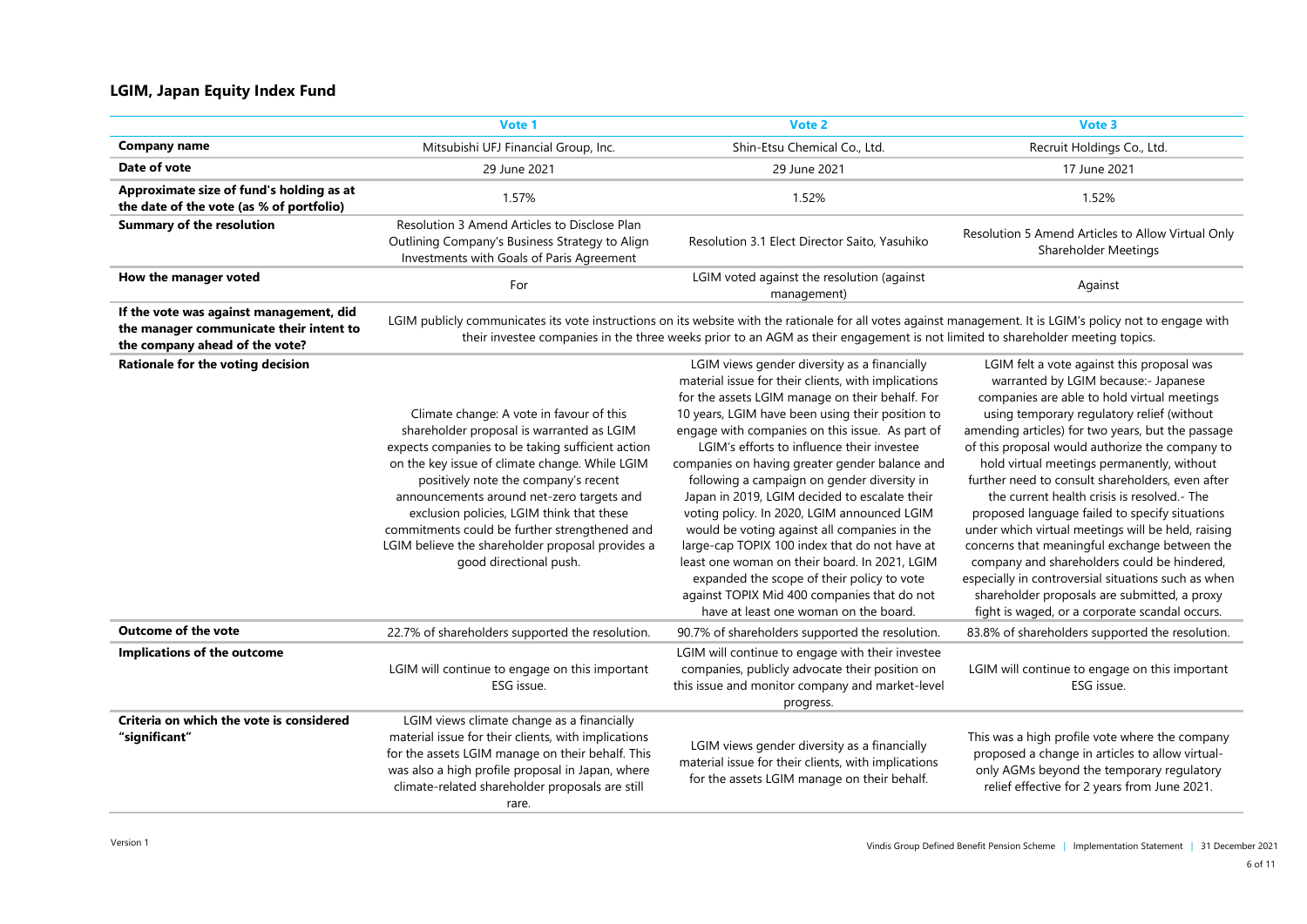#### **LGIM, North America Equity Index Fund**

|                                                                                                                      | Vote 1                                                                                                                                                                                                                                                                                                                                                                                                                                                                                                                                                                                                                                                                                                   | Vote 2                                                                                                                                                                                                                                                                                       | Vote 3                                          |
|----------------------------------------------------------------------------------------------------------------------|----------------------------------------------------------------------------------------------------------------------------------------------------------------------------------------------------------------------------------------------------------------------------------------------------------------------------------------------------------------------------------------------------------------------------------------------------------------------------------------------------------------------------------------------------------------------------------------------------------------------------------------------------------------------------------------------------------|----------------------------------------------------------------------------------------------------------------------------------------------------------------------------------------------------------------------------------------------------------------------------------------------|-------------------------------------------------|
| Company name                                                                                                         | Facebook, Inc.                                                                                                                                                                                                                                                                                                                                                                                                                                                                                                                                                                                                                                                                                           | JPMorgan Chase & Co                                                                                                                                                                                                                                                                          | Johnson & Johnson                               |
| Date of vote                                                                                                         | 26 May 2021                                                                                                                                                                                                                                                                                                                                                                                                                                                                                                                                                                                                                                                                                              | 18 May 2021                                                                                                                                                                                                                                                                                  | 22 April 2021                                   |
| Approximate size of fund's holding as at<br>the date of the vote (as % of portfolio)                                 | 2.01%                                                                                                                                                                                                                                                                                                                                                                                                                                                                                                                                                                                                                                                                                                    | 2.00%                                                                                                                                                                                                                                                                                        | 1.17%                                           |
| <b>Summary of the resolution</b>                                                                                     | Resolution 1.9 Elect Director Mark Zuckerberg                                                                                                                                                                                                                                                                                                                                                                                                                                                                                                                                                                                                                                                            | Resolution 1c Elect Director Todd A. Combs                                                                                                                                                                                                                                                   | Resolution 1e Elect Director Alex Gorsky        |
| How the manager voted                                                                                                | Withhold                                                                                                                                                                                                                                                                                                                                                                                                                                                                                                                                                                                                                                                                                                 | Against                                                                                                                                                                                                                                                                                      | Against                                         |
| If the vote was against management, did<br>the manager communicate their intent to<br>the company ahead of the vote? |                                                                                                                                                                                                                                                                                                                                                                                                                                                                                                                                                                                                                                                                                                          | LGIM publicly communicates its vote instructions on its website with the rationale for all votes against management. It is LGIM's policy not to engage with<br>their investee companies in the three weeks prior to an AGM as their engagement is not limited to shareholder meeting topics. |                                                 |
| Rationale for the voting decision                                                                                    | LGIM has a longstanding policy advocating for the separation of the roles of CEO and board chair. These two roles are substantially different, requiring<br>distinct skills and experiences. Since 2015 LGIM have supported shareholder proposals seeking the appointment of independent board chairs, and since<br>2020 LGIM are voting against all combined board chair/CEO roles. Furthermore, LGIM have published a guide for boards on the separation of the roles of<br>chair and CEO (available on LGIM's website), and LGIM have reinforced their position on leadership structures across their stewardship activities - e.g. via<br>individual corporate engagements and director conferences. |                                                                                                                                                                                                                                                                                              |                                                 |
| <b>Outcome of the vote</b>                                                                                           | 97.2% of shareholders supported the resolution.                                                                                                                                                                                                                                                                                                                                                                                                                                                                                                                                                                                                                                                          | 96.1% of shareholders supported the resolution.                                                                                                                                                                                                                                              | 93.4% of shareholders supported the resolution. |
| Implications of the outcome                                                                                          | LGIM will continue to engage with their investee companies, publicly advocate their position on this issue and monitor company and market-level progress.                                                                                                                                                                                                                                                                                                                                                                                                                                                                                                                                                |                                                                                                                                                                                                                                                                                              |                                                 |
| Criteria on which the vote is considered<br>"significant"                                                            |                                                                                                                                                                                                                                                                                                                                                                                                                                                                                                                                                                                                                                                                                                          | LGIM considers this vote to be significant as it is in application of an escalation of their vote policy on the topic of the combination of the board chair and<br>CEO (escalation of engagement by vote).                                                                                   |                                                 |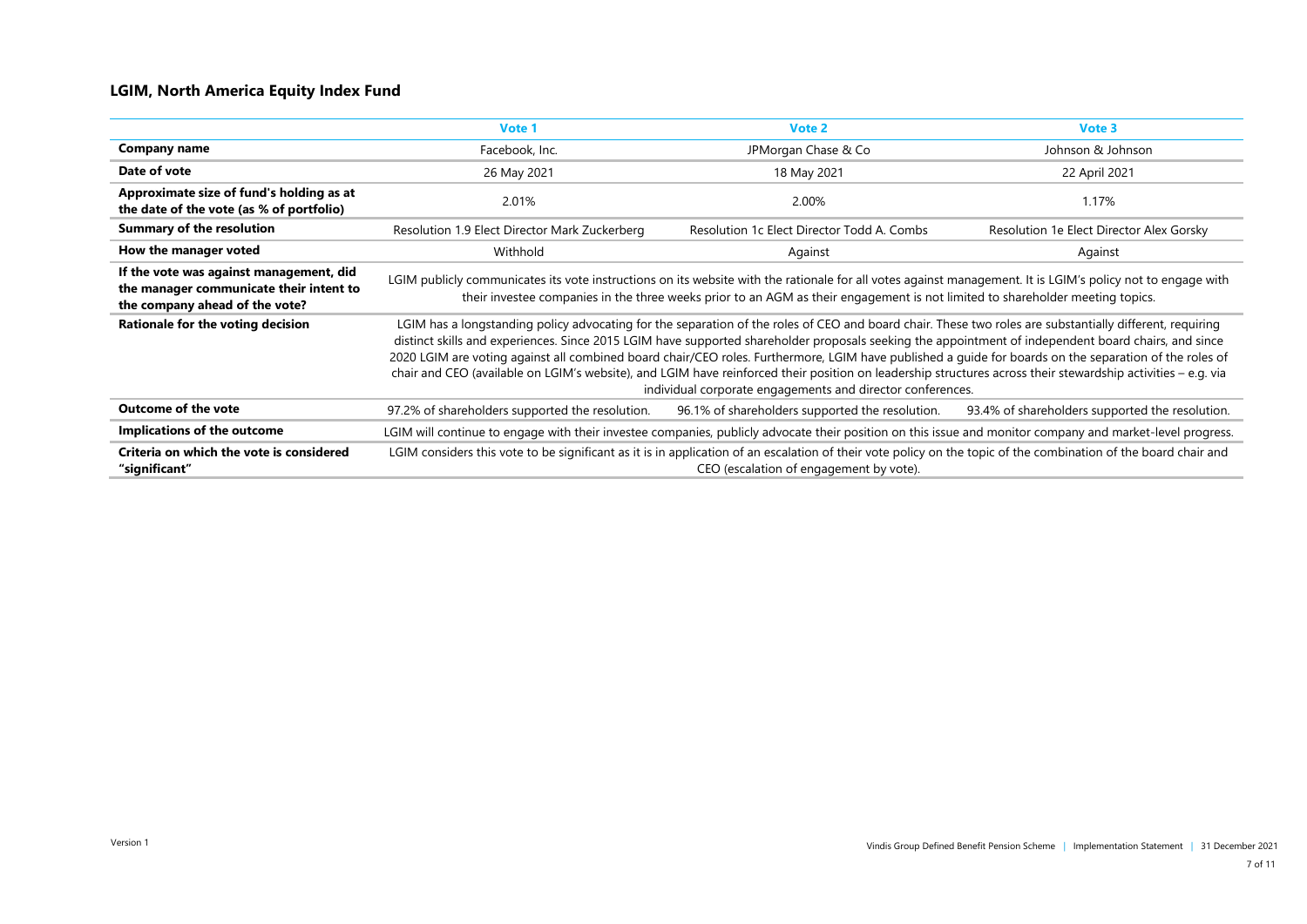#### **LGIM, UK Equity Index Fund**

|                                                                                      | Vote 1                                                                                                | Vote 2                                                                                                                                                                                                  | Vote 3                                                 |
|--------------------------------------------------------------------------------------|-------------------------------------------------------------------------------------------------------|---------------------------------------------------------------------------------------------------------------------------------------------------------------------------------------------------------|--------------------------------------------------------|
| Company name                                                                         | Imperial Brands plc                                                                                   | Informa Plc                                                                                                                                                                                             | <b>EVRAZ Plc</b>                                       |
| Date of vote                                                                         | 03 February 2021                                                                                      | 03 June 2021                                                                                                                                                                                            | 15 June 2021                                           |
| Approximate size of fund's holding as at<br>the date of the vote (as % of portfolio) | 0.64%                                                                                                 | 0.34%                                                                                                                                                                                                   | 0.15%                                                  |
| <b>Summary of the resolution</b>                                                     | Resolutions 2 and 3, respectively, Approve<br>Remuneration Report and Approve Remuneration<br>Policy. | Resolution 3, Re-elect Stephen Davidson as Director Resolution<br>5, Re-elect Mary McDowell as Director Resolution 7, Re-elect<br>Helen Owers as Director Resolution 11, Approve Remuneration<br>Report | Resolution 3 Re-elect Alexander<br>Abramov as Director |
| How the manager voted                                                                | LGIM voted against both resolutions.                                                                  | Against Resolutions 3, 5, 7, and 11 (against management<br>recommendation).                                                                                                                             | Against                                                |
| If the vote was against management, did                                              |                                                                                                       | LGIM publicly communicates its vote instructions on its website with the rationale for all votes against management. It is LGIM's policy not to engage with                                             |                                                        |

**the manager communicate their intent to the company ahead of the vote?**

**Rationale for the voting decision**

their investee companies in the three weeks prior to an AGM as their engagement is not limited to shareholder meeting topics. The company's prior three Remuneration Policy votes – in 2018,

The company appointed a new CEO during 2020, who was granted a significantly higher base salary than his predecessor. LGIM note that a higher base salary has a consequential ripple effect on short-

and long-term incentives, as well as pension contributions. Further, they feel that the company did not apply best practice in relation to post-exit shareholding guidelines as outlined by both LGIM and the Investment Association. An incoming CEO with no previous experience in the specific sector, or CEO experience at a FTSE100 company, should have to prove her or himself beforehand to be set a base salary at the level, or higher, of an outgoing

CEO with multiple years of such experience. Further, LGIM would expect companies to adopt general best practice standards. Prior to the AGM, LGIM engaged with the company outlining what their concerns over the remuneration structure were. LGIM also indicated that LGIM publish specific remuneration guidelines for UK-listed companies and keep remuneration consultants up to date with LGIM's thinking.

June 2020, and at a General Meeting that was called in December 2020 – each received high levels of dissent, with 35% or more of votes cast against. At the December 2020 meeting, the Remuneration Policy and the Equity Revitalisation Plan (EVP) received over 40% of votes against. The EVP was structured to award the CEO restricted shares to a value of 600% of salary. LGIM has noted their concerns with the company's remuneration practices for many years. Due to continued dissatisfaction, LGIM again voted against the proposed Policy at the December 2020 meeting. However, despite significant shareholder dissent at the 2018 and 2020 meetings, the company implemented the awards under the plan, a few weeks after the December meeting. Additionally, the Remuneration Committee has adjusted the performance conditions for the FY2018 long-term incentive plan (LTIP) awards while the plan is running, resulting in awards vesting where they would otherwise have lapsed. Due to consistent problems with the implementation of the company's Remuneration Policy and the most recent events as described

above, LGIM has voted against the Chair of the Remuneration Committee for the past three years. Given the company has implemented plans that received significant dissent from shareholders without addressing persistent concerns, LGIM has taken the decision to escalate their vote further to all incumbent Remuneration Committee members, namely Stephen Davidson (Remuneration Committee Chair), Mary McDowell and Helen Owers.

LGIM views gender diversity as a financially material issue for their clients, with implications for the assets LGIM manage on their behalf. For 10 years, LGIM have been using their position to engage with companies on this issue. As part of LGIM's efforts to influence their investee companies on having greater gender balance, LGIM apply voting sanctions to those FTSE 350 companies that do not have a minimum of 30% women on the board. LGIM also apply voting sanctions to the FTSE 100 companies that do not have 30% women on their executive committee. For smaller companies LGIM expect at least one woman at board level.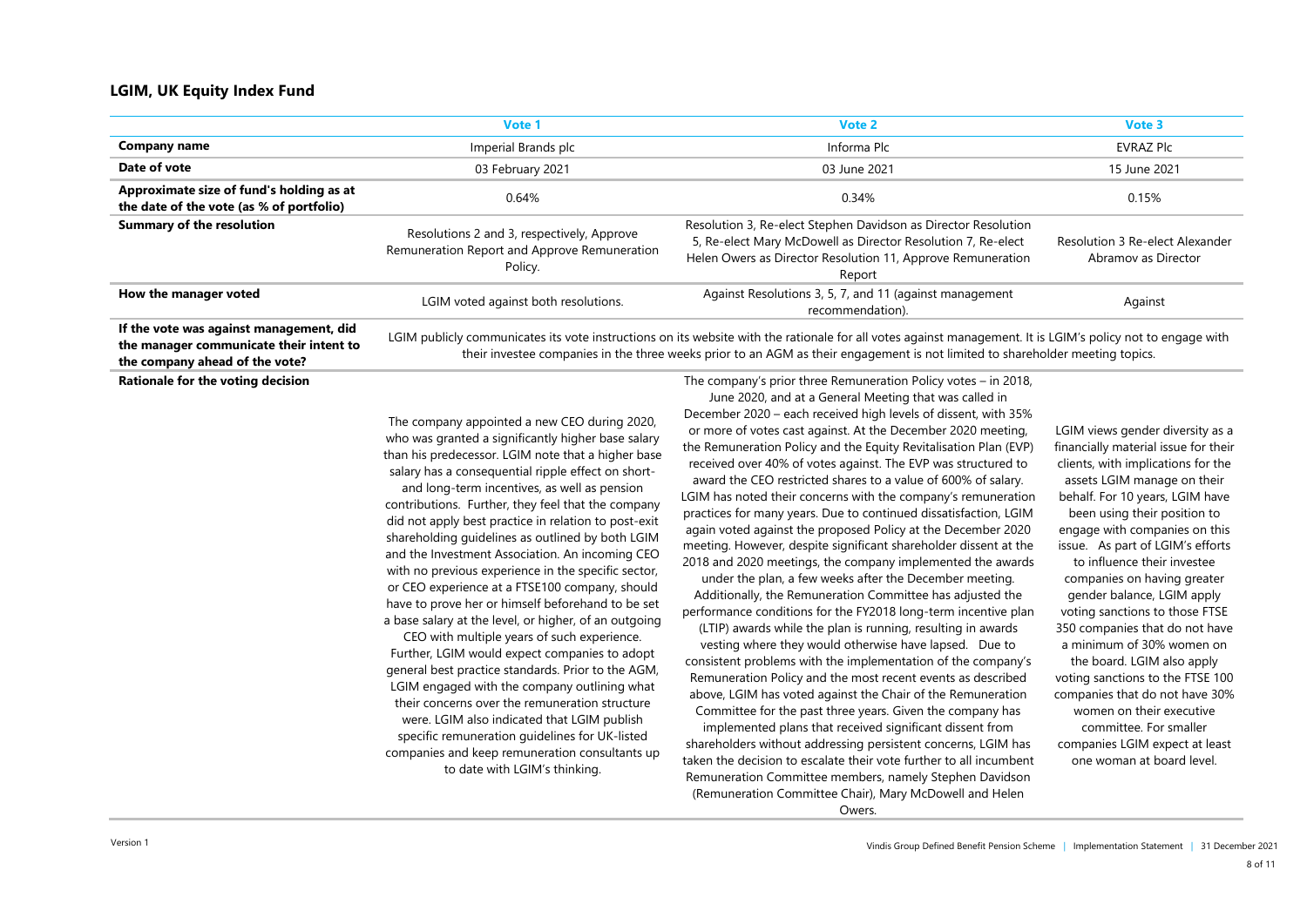|                                                           | Vote 1                                                                                                                                                                                                                                                                     | Vote 2                                                                                                                                                                                                                                                                                                                                                                                                                                                                         | Vote 3                                                                                                                                                                   |
|-----------------------------------------------------------|----------------------------------------------------------------------------------------------------------------------------------------------------------------------------------------------------------------------------------------------------------------------------|--------------------------------------------------------------------------------------------------------------------------------------------------------------------------------------------------------------------------------------------------------------------------------------------------------------------------------------------------------------------------------------------------------------------------------------------------------------------------------|--------------------------------------------------------------------------------------------------------------------------------------------------------------------------|
| <b>Outcome of the vote</b>                                | Resolution 2 (Approve Remuneration Report)<br>received 40.26% votes against, and 59.73% votes<br>of support.<br>Resolution 3 (Approve Remuneration Policy)<br>received 4.71% of votes against, and 95.28%<br>support.                                                      | Resolution 3 53.4% of shareholders supported the resolution.<br>Resolution 5 80% of shareholders supported the resolution.<br>Resolution 7 78.1% of shareholders supported the resolution.<br>Resolution 11 38.3% of shareholders supported the resolution.                                                                                                                                                                                                                    | 82.8% of shareholders supported<br>the resolution.                                                                                                                       |
| Implications of the outcome                               | LGIM continues to engage with companies on<br>remuneration both directly and via IVIS, the<br>corporate governance research arm of The<br>Investment Association. LGIM annually publishes<br>remuneration quidelines for UK listed companies.                              | LGIM will continue to seek to engage with the company and<br>monitor progress.                                                                                                                                                                                                                                                                                                                                                                                                 | LGIM will continue to engage<br>with their investee companies,<br>publicly advocate their position<br>on this issue and monitor<br>company and market-level<br>progress. |
| Criteria on which the vote is considered<br>"significant" | LGIM are concerned over the ratcheting up of<br>executive pay; and LGIM believe executive<br>directors must take a long-term view of the<br>company in their decision-making process, hence<br>the request for executives' post-exit shareholding<br>quidelines to be set. | LGIM consider this vote to be significant as LGIM took the rare<br>step of publicly pre-declaring it before the shareholder meeting.<br>Publicly pre-declaring their vote intention is an important tool<br>for LGIM's engagement activities. LGIM decide to pre-declare<br>their vote intention for a number of reasons, including as part of<br>their escalation strategy, where LGIM consider the vote to be<br>contentious, or as part of a specific engagement programme. | LGIM views gender diversity as a<br>financially material issue for their<br>clients, with implications for the<br>assets LGIM manage on their<br>behalf.                 |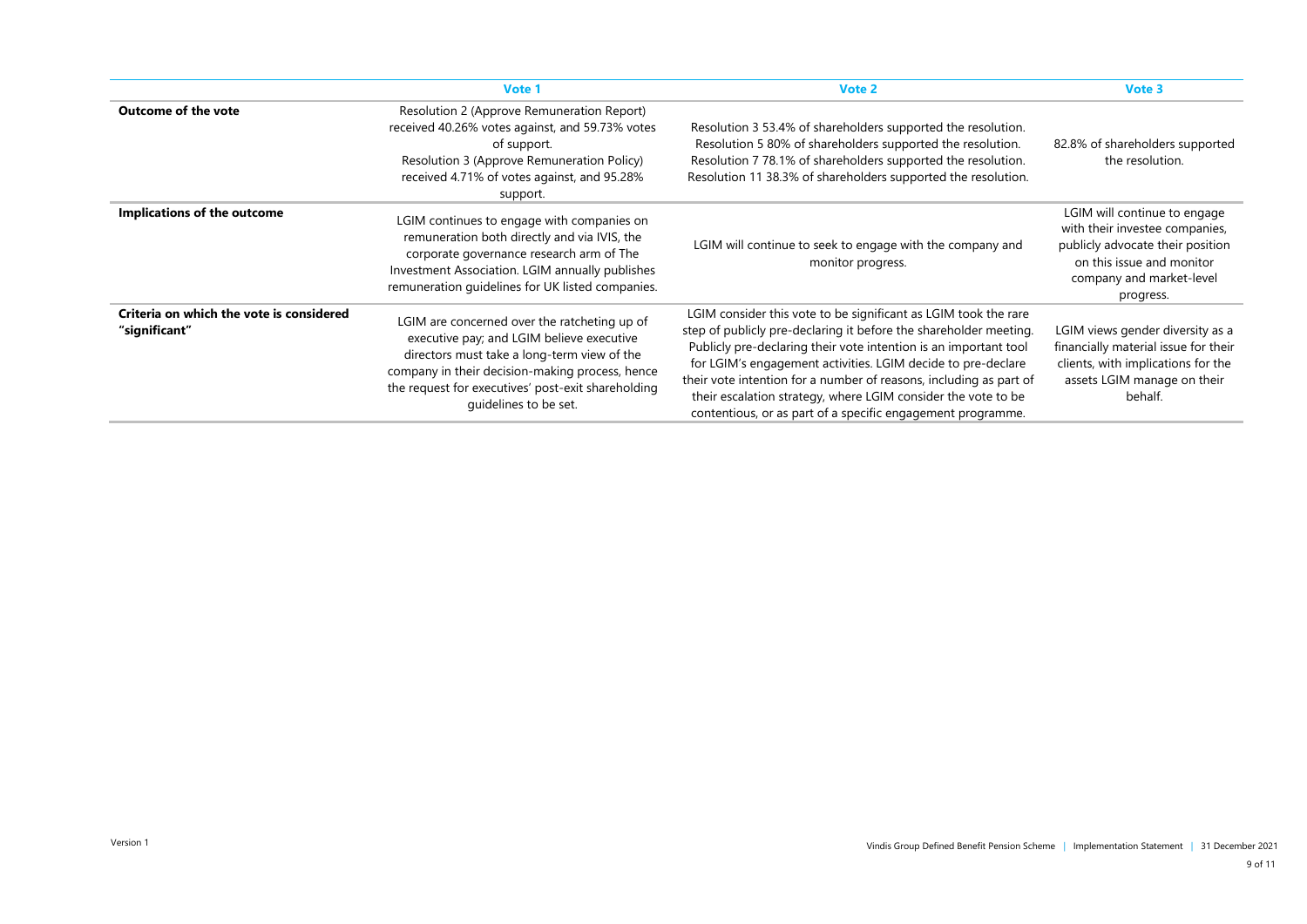#### **LGIM, World Emerging Markets Equity Index Fund**

|                                                                                                                      | Vote 1                                                                                                                                                                                                                                                                                                                                                                                                                                                                                                                                                                                                                                                                                                                                 | Vote 2                                                                                                                                                                                                                                                                                       | Vote 3                                                                                                                                                                                                                                                                                                                                                                                                                                                                                                                                                                                                                                                                                                                   |
|----------------------------------------------------------------------------------------------------------------------|----------------------------------------------------------------------------------------------------------------------------------------------------------------------------------------------------------------------------------------------------------------------------------------------------------------------------------------------------------------------------------------------------------------------------------------------------------------------------------------------------------------------------------------------------------------------------------------------------------------------------------------------------------------------------------------------------------------------------------------|----------------------------------------------------------------------------------------------------------------------------------------------------------------------------------------------------------------------------------------------------------------------------------------------|--------------------------------------------------------------------------------------------------------------------------------------------------------------------------------------------------------------------------------------------------------------------------------------------------------------------------------------------------------------------------------------------------------------------------------------------------------------------------------------------------------------------------------------------------------------------------------------------------------------------------------------------------------------------------------------------------------------------------|
| <b>Company name</b>                                                                                                  | Alibaba Group Holding Limited                                                                                                                                                                                                                                                                                                                                                                                                                                                                                                                                                                                                                                                                                                          | China Construction Bank Corporation                                                                                                                                                                                                                                                          | MediaTek, Inc.                                                                                                                                                                                                                                                                                                                                                                                                                                                                                                                                                                                                                                                                                                           |
| Date of vote                                                                                                         | 17 September 2021                                                                                                                                                                                                                                                                                                                                                                                                                                                                                                                                                                                                                                                                                                                      | 25 June 2021                                                                                                                                                                                                                                                                                 | 10 June 2021                                                                                                                                                                                                                                                                                                                                                                                                                                                                                                                                                                                                                                                                                                             |
| Approximate size of fund's holding as at<br>the date of the vote (as % of portfolio)                                 | 3.76%                                                                                                                                                                                                                                                                                                                                                                                                                                                                                                                                                                                                                                                                                                                                  | 1.02%                                                                                                                                                                                                                                                                                        | 0.71%                                                                                                                                                                                                                                                                                                                                                                                                                                                                                                                                                                                                                                                                                                                    |
| <b>Summary of the resolution</b>                                                                                     | Resolution 1.1 - Elect Director Joseph C. Tsai                                                                                                                                                                                                                                                                                                                                                                                                                                                                                                                                                                                                                                                                                         | Resolution 1 Approve Report of the Board of<br><b>Directors</b>                                                                                                                                                                                                                              | Resolution 5.1 Elect Ming-Kai Tsai with<br>Shareholder No. 1 as Non-independent Director                                                                                                                                                                                                                                                                                                                                                                                                                                                                                                                                                                                                                                 |
| How the manager voted                                                                                                | Against                                                                                                                                                                                                                                                                                                                                                                                                                                                                                                                                                                                                                                                                                                                                | Against                                                                                                                                                                                                                                                                                      | LGIM voted against the resolution (against<br>management).                                                                                                                                                                                                                                                                                                                                                                                                                                                                                                                                                                                                                                                               |
| If the vote was against management, did<br>the manager communicate their intent to<br>the company ahead of the vote? |                                                                                                                                                                                                                                                                                                                                                                                                                                                                                                                                                                                                                                                                                                                                        | LGIM publicly communicates its vote instructions on its website with the rationale for all votes against management. It is LGIM's policy not to engage with<br>their investee companies in the three weeks prior to an AGM as their engagement is not limited to shareholder meeting topics. |                                                                                                                                                                                                                                                                                                                                                                                                                                                                                                                                                                                                                                                                                                                          |
| Rationale for the voting decision                                                                                    | LGIM has a longstanding policy advocating for<br>the separation of the roles of CEO and board<br>chair. These two roles are substantially different,<br>requiring distinct skills and experiences. Since<br>2015 LGIM have supported shareholder<br>proposals seeking the appointment of<br>independent board chairs, and since 2020 LGIM<br>have voted against all combined board chair/CEO<br>roles. Furthermore, LGIM have published a guide<br>for boards on the separation of the roles of chair<br>and CEO (available on LGIM's website), and LGIM<br>have reinforced their position on leadership<br>structures across their stewardship activities - e.g.<br>via individual corporate engagements and<br>director conferences. | The company is deemed to not meet minimum<br>standards with regards to climate risk<br>management and disclosure.                                                                                                                                                                            | LGIM views gender diversity as a financially<br>material issue for their clients, with implications<br>for the assets LGIM manage on their behalf. For<br>10 years, LGIM have been using their position to<br>engage with companies on this issue. As part of<br>LGIM's efforts to influence their investee<br>companies on having greater gender balance,<br>LGIM expect all companies in which LGIM invest<br>globally to have at least one female on their<br>board. Please note LGIM have stronger<br>requirements in the UK, North American,<br>European and Japanese markets, in line with their<br>engagement in these markets. For further details,<br>please refer to LGIM's vote policies on their<br>website. |
| <b>Outcome of the vote</b>                                                                                           | 73.6% supported the vote                                                                                                                                                                                                                                                                                                                                                                                                                                                                                                                                                                                                                                                                                                               | Data not provided                                                                                                                                                                                                                                                                            | Data not provided                                                                                                                                                                                                                                                                                                                                                                                                                                                                                                                                                                                                                                                                                                        |
| Implications of the outcome                                                                                          | LGIM will continue to engage with their investee<br>companies, publicly advocate their position on<br>this issue and monitor company and market-level<br>progress.                                                                                                                                                                                                                                                                                                                                                                                                                                                                                                                                                                     | LGIM will continue to engage with the company<br>and monitor progress.                                                                                                                                                                                                                       | LGIM will continue to engage with their investee<br>companies, publicly advocate their position on<br>this issue and monitor company and market-level<br>progress.                                                                                                                                                                                                                                                                                                                                                                                                                                                                                                                                                       |
| Criteria on which the vote is considered<br>"significant"                                                            | LGIM considers this vote to be significant as it is<br>in application of an escalation of their vote policy<br>on the topic of the combination of the board<br>chair and CEO (escalation of engagement by<br>vote).                                                                                                                                                                                                                                                                                                                                                                                                                                                                                                                    | LGIM considers this vote to be significant as it is<br>applied under the Climate Impact Pledge, LGIM's<br>flagship engagement programme targeting some<br>of the world's largest companies on their<br>strategic management of climate change.                                               | LGIM views gender diversity as a financially<br>material issue for their clients, with implications<br>for the assets LGIM manage on their behalf.                                                                                                                                                                                                                                                                                                                                                                                                                                                                                                                                                                       |